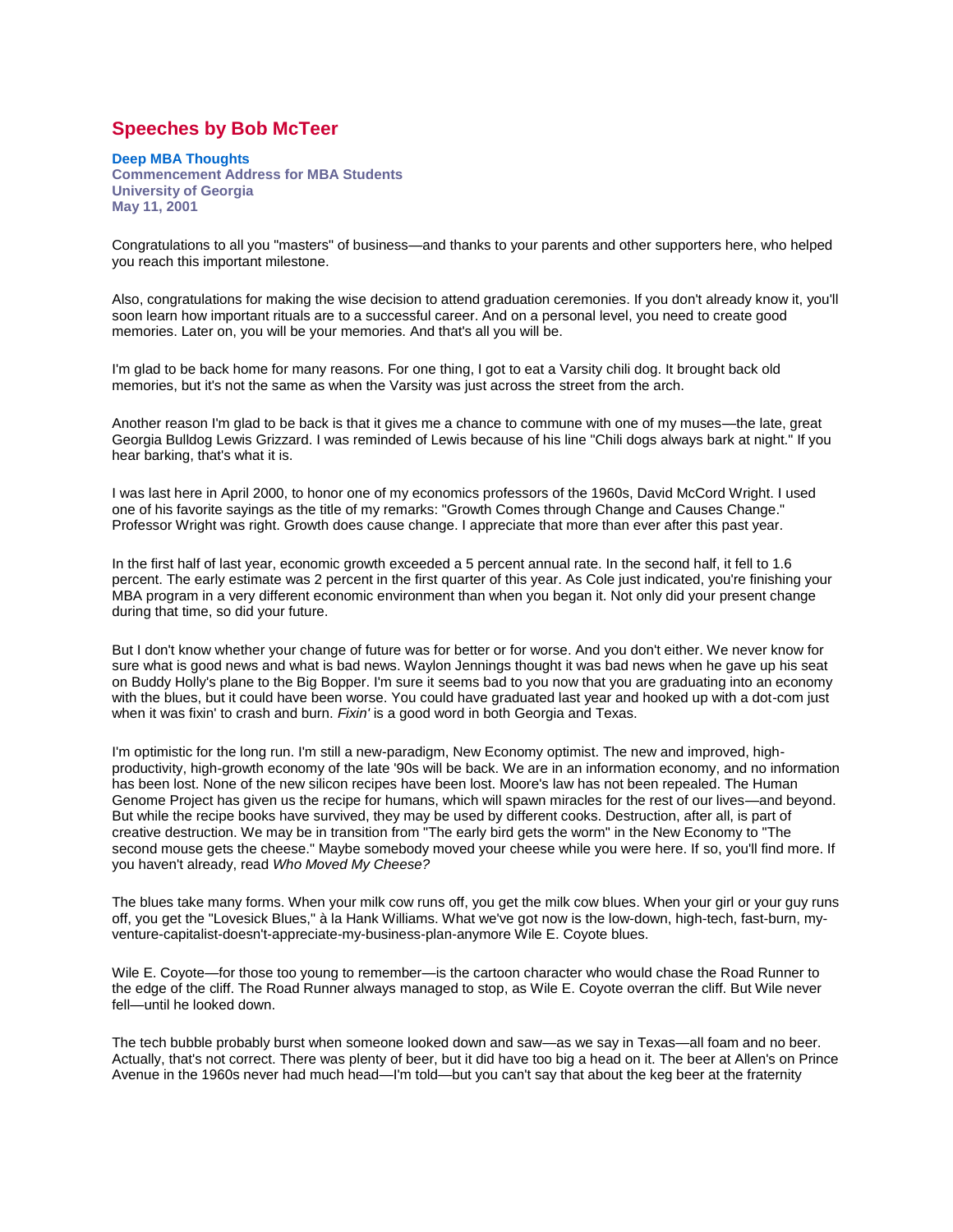parties—especially late at night when irrational exuberance took over.

Hangovers are a predictable result of irrational exuberance, but they need not be fatal. The hair of the dog often helps and is certainly better than a mood swing to irrational pessimism.

I'm no management expert, but I gave a speech on the subject once, which I titled "Switches and Dials." You can find it on my web site. I'm a dial person myself. A switch is either on or off. It's all or nothing. Right or wrong. Black or white. Management issues never seem that clear-cut to me. I prefer to turn the dial and make decisions at the margin. A little less of this for a little more of that. Trade-offs, but not all-or-nothing trade-offs. A little bit country, a little bit rock 'n' roll.

I think my switches-and-dials analogy might also be useful in thinking about our economy, the stock market and perhaps even your careers. During the height of the hype—especially during 1999—the old rules and the old rules of thumb were thrown out the window. We went from "Profits are everything" to "Profits don't matter." Someone decided that volume mattered more, and stock prices responded accordingly.

When someone—probably someone like Warren Buffett—finally looked down and decided the king had no clothes on, he flipped a switch and back we went—determined to go *all* the way back, apparently.

If you haven't already, you should read *The New New Thing,* by Michael Lewis. It's about the culture of Silicon Valley. He also wrote *Liar's Poker* in the 1980s. In *The New New Thing,* Lewis tells how the center of the universe shifted from Wall Street in the '80s to Silicon Valley in the '90s. I appeared on a program with him last year, which for him was part of his book tour. He said a book tour is a lot like politics, but without the sex.

Anyway, Lewis dates the shift in the center of the universe to the creation of Netscape, which gave us a browser to surf the web. That was the technology part, in 1994. The financial shift came when Netscape went public in 1995, only 18 months after its creation and long before it made a dime. On the first trading day, the price of Netscape shares went from \$12 to \$48. Three months later it was \$140. Quoting from *The New New Thing*:

In the frenzy that followed, a lot of the old rules of capitalism were suspended . . . it had long been a rule of thumb with the Silicon Valley venture capitalists that they didn't peddle a new technology company to the investing public until it had had at least four consecutive profitable quarters. Netscape had nothing to show investors but massive losses. But its fabulous stock market success created a precedent. No longer did you need to show profits; you needed to show rapid growth.

The rest—as they say—is history. The stock market was off to the races, especially high-tech stocks.

The following year, in 1996, Chairman Greenspan asked his famous rhetorical question about the possibility of irrational exuberance. A debate ensued about whether the exuberance was irrational or rational. Whichever it was, it continued. The Nasdaq gained 86 percent in 1999 alone, before peaking in March 2000 at over 5000. One of the old rules—apparently abandoned—was the one that said if something sounds too good to be true, it probably is.

But thinking in terms of dials rather than switches, does the discrediting of infinite price–earnings ratios because of zero earnings have to mean that they can't be *any* higher in the New Economy than in the Old Economy? There were—in my opinion—grains of truth in some of the rationales for higher valuations.

In many of the new technologies, up-front fixed costs are very high but marginal costs are very low, making volume your friend. In the New Economy, the first copy of the new thing is often very expensive to design and develop. But after that, all other copies—reproductions—are very cheap. Things like new software, movies, medicines or medical procedures. Rapid volume growth will move you down the long-run average cost curve so that with a head start, no one can catch you and compete on price.

That surely is worth something, albeit obviously not as much as the market thought. Surely a dial would be pointing somewhere between where we were in 1999 and 2000 and where we are now. We don't have to use a switch.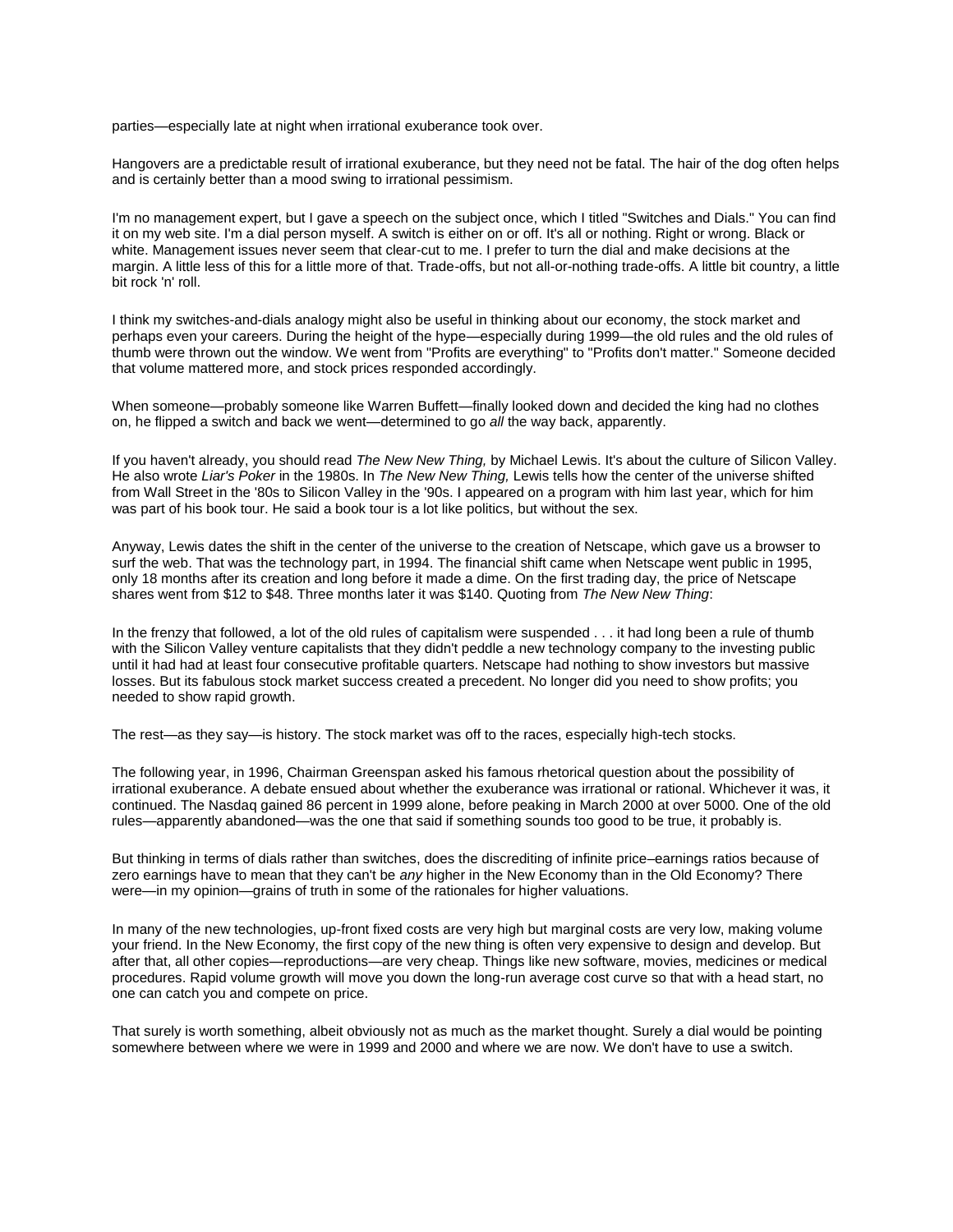$\overline{\phantom{a}}$ 

I've used up almost 15 minutes of my allotted hour, and I haven't given you any advice yet. Old guys like me are always full of advice because our own kids never took any of it, so we have plenty left over. You'll find during your business life that advice is plentiful, but not cheap. And usually the more expensive it is, the more useless it is.

The singer Kenny Rogers got that kind of advice in his song "The Gambler": "You've got to know when to hold 'em, and know when to fold 'em." Yeah, but when do you hold 'em? And when do you fold 'em? See what I mean? That's the kind of advice you'll soon be buying from a consulting firm, for big bucks. Or maybe you'll be selling it.

I'll give you some usable advice: First, read skinny books. I know you'll keep reading fat books. Good, but let me urge you to read skinny books as well. By skinny books, I mean those that give you nuggets of wisdom—things you will know to be true as soon as you hear them the first time. For example, from Texas:

Don't squat with your spurs on. (Actually, a book title as well as good advice.) Timing has a lot to do with the outcome of a rain dance. Always drink upstream from the herd.

Lewis Grizzard gave good advice when he cautioned us about eating barbecue in restaurants that also sell quiche. And try not to go camping with a guy who drinks whiskey sours.

Some more:

Never confuse a memo with reality (a book title and good advice). Don't learn the tricks of the trade; learn the trade. Don't dress up as the chairman of the board on Halloween. Don't take the *Wall Street Journal* to the bathroom. (This one's from me. It's bad for your health.) Avoid being assigned more than a year to the human resources department. Never ask a barber if you need a haircut.

More seriously:

Don't expect others to listen to your advice and ignore your example. (You have to walk your talk.) Praise in public; criticize in private. Criticize the action, not the person.

(See what I mean about knowing it is true as soon as you hear it?)

Now, some more of my own:

Keep a journal. Write in it often. Just don't put anything incriminating in it. Write out your goals and your New Year's resolutions. List your strengths and weaknesses, and work on them. And very important, get out your calendar and write your goals on your calendar as activities. Goals are too ambiguous standing alone. Translate them into something you can schedule on your calendar.

You're probably tired of management advice from classes, but I can't resist just one piece of advice on becoming a good manager, from Casey Stengel: Separate the guys who hate your guts from those who are still undecided. In learning to lead, follow the advice of the Texas cowpoke and turn around every now and then to see if the herd is still back there. You can't be a leader without followers. Like the cowpoke, you may have to lead from the rear.

Don't swing for the fences. Go for singles and doubles and the home runs will take care of themselves. Going for the fences all the time leads to strikeouts. But by the same token, don't be too cautious. Don't play it too safe. A friend of mine has a radio show for small businesses. At the end of each show, he reminds his listeners that ships are safe in harbor, but that's not what ships are for.